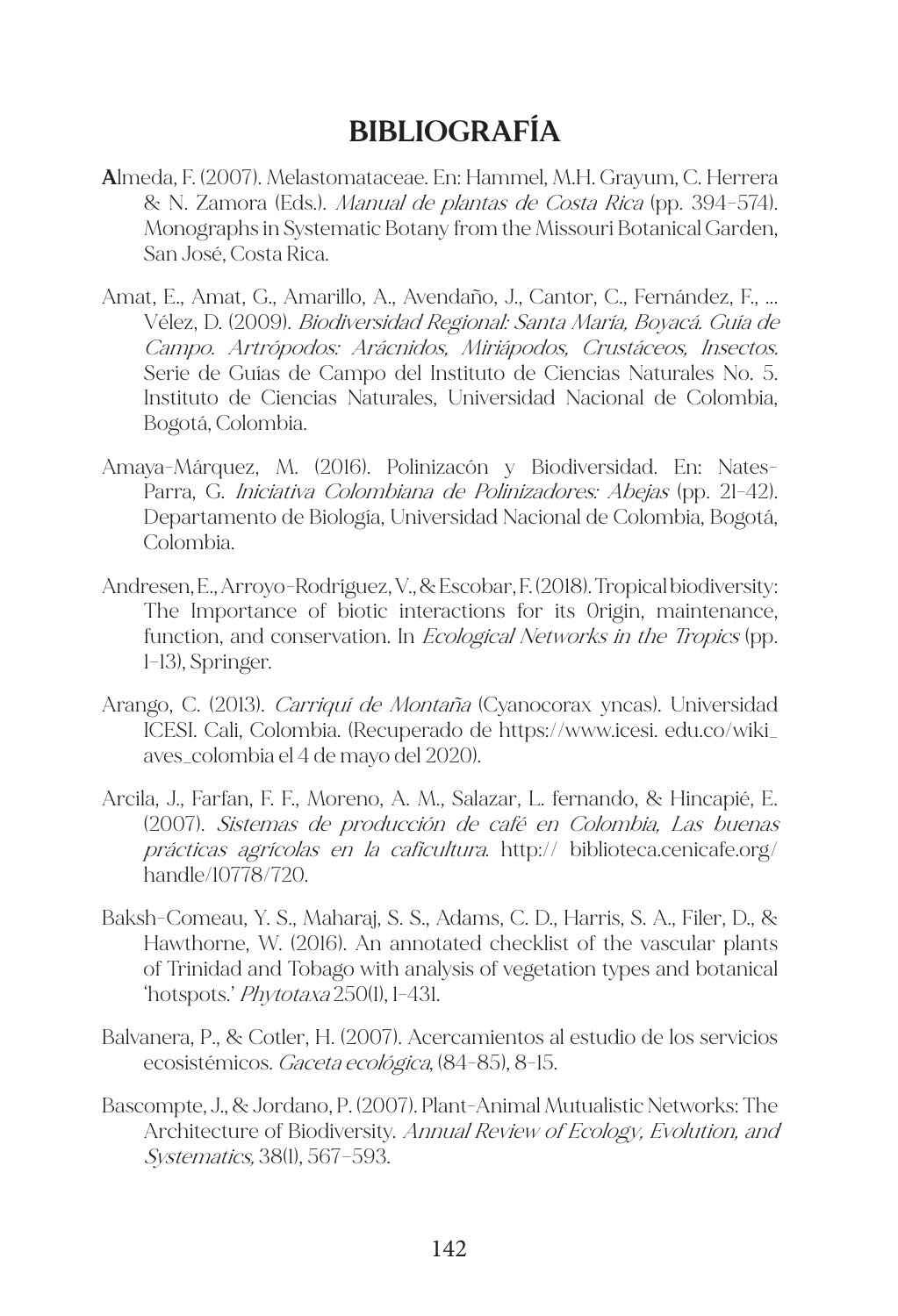- Belaire, J. A., Westphal, L. M., Whelan, C. J., & Minor, E. S. (2015). Urban residents' perceptions of birds in the neighborhood: Biodiversity, cultural ecosystem services, and disservices. The Condor: Ornithological Applications, 117(2), 192-202.
- Beltrán, W. & Kattán, G. (2001). First record of the Slaty-Backed Nightingale-Thrush in the central Andes of Colombia, with notes on its ecology and geographical variation. Wilson Bulletin, 113, 134-139.
- Betancur, J. B. (2007). *Guía de campo: Santa María, pintada de flores* (No. 1). Instituto de Ciencias Naturales, Universidad Nacional de Colombia, Bogotá, Colombia.
- BirdLife International. (2016). Pyrrhura calliptera. The IUCN Red List of Threatened Species 2016:e.T22685867A93090241.
- BirdLife International. (2020) *Psarocolius angustifrons*. (Recuperado de http://www.birdlife.org el 29 de mayo del 2020).
- Botero, J., Verhelst, J., & Fajardo, D. (1999). L*as aves en zonas cafeteras de* Colombia. Cenicafé, 265, 120–178.
- Boyd, J., & Banzhaf, S. (2007). What are ecosystem services? The need for standardized environmental accounting units. Ecological Economics, 63(2-3), 616-626.
- Bradbury, R. B., Stoate, C., & Tallowin, J. R. (2010). Lowland farmland bird conservation in the context of wider ecosystem service delivery. Journal of Applied Ecology, 47(5), 986-993.
- Bruna, E. M., Kress, W. J., Marques, F., & Silva, O. F. (2004). *Heliconia* acuminata reproductive success is independent of local floral density. Acta Amazonica, 34(3), 467–471.
- Cabañas, M., de la Luz, M., Lamothe, A. L., Suárez, D., & Domínguez, Y. (2005). Solanaceae - EcuRed. https://www.ecured.cu/ Solanaceae#Flores
- Cañada, E. (2014) Relocalización del turismo en tiempos de cambio climático. Alternativas para repensar el desarrollo turístico. En Aumentar la sensación de urgencia: Reflexiones sobre turismo y cambio climático, 16, 48-50.
- Chantler, P., Bonan, A., Juana, E., & Boesman, P. (2020). Fork-tailed Palmswift (Tachornis squamata). En E. del Hoyo, J., Elliott, A., Sargatal, J., Christie, D.A. & de Juana (Ed.), Handbook of the Birds of the World Alive, Cornell Lab of Ornithology, Lynx Editions (Recuperado de https://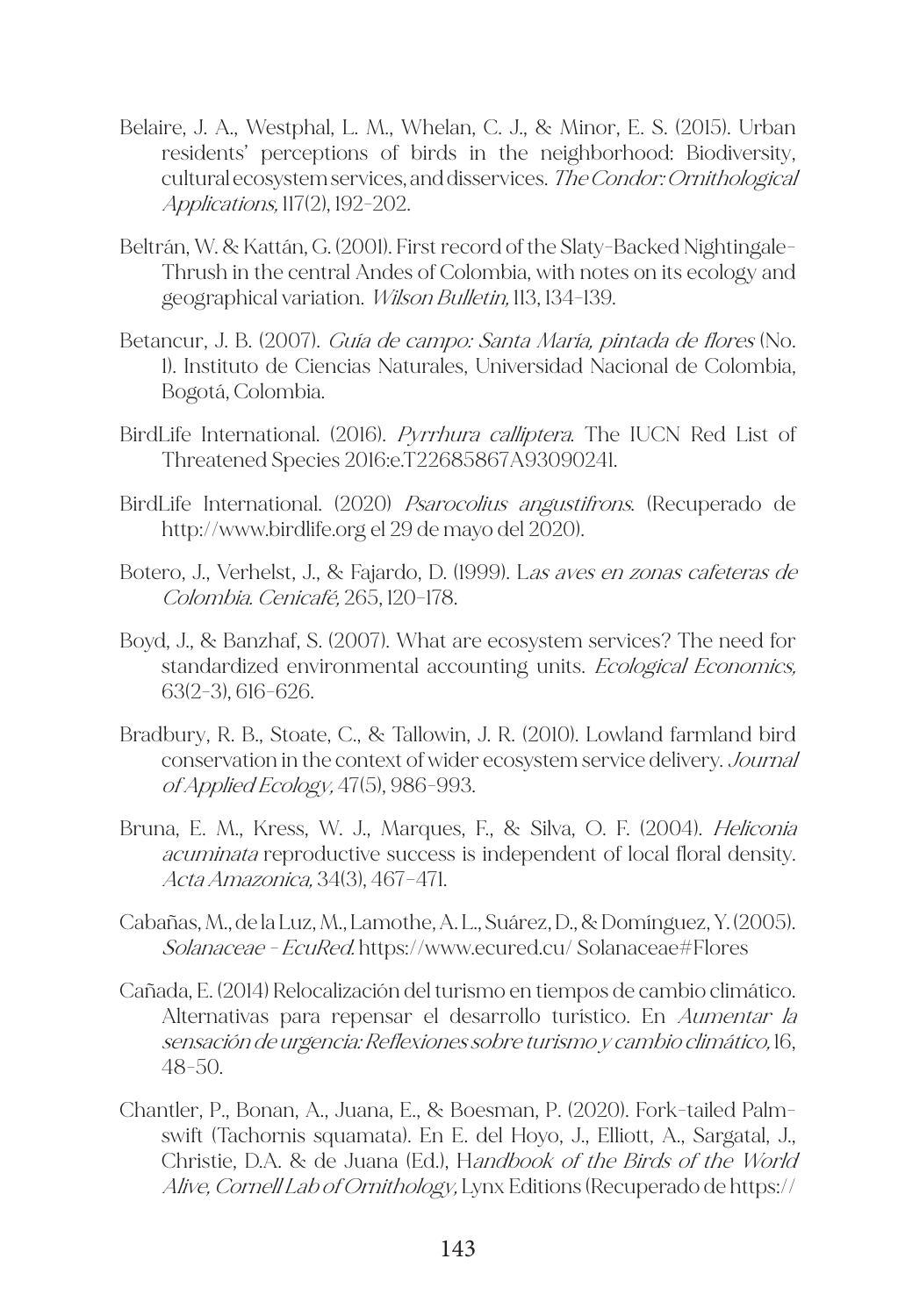www.hbw.com/node/55320 el 20 de enero de 2020).

- Clark, D.A. & Clark, D. (1984). Spacing dynamics of a tropical rain-forest tree. Evaluation of the Janzen-Connell Model. American Naturalist, 124, 769-788.
- Clifford, M. N. (Ed.). (2012). Coffee: botany, biochemistry and production of beans and beverage. Springer Science & Business Media.
- Collar, N., & Kirwan, G. (2020). Black-billed Thrush (Turdus ignobilis). En E. del Hoyo, J., Elliott, A., Sargatal, J., Christie, D.A. & de Juana (Ed.), Handbook of the Birds of the World Alive, Cornell Lab of Ornithology, Lynx Editions (Recuperado de https://www.hbw.com/node/55320 el 20 de enero de 2020).
- Cordero, D., Moreno, A., & Kosmus, M. (2008). Manual para el desarrollo de mecanismos de pago/compensación por servicios ambientales (G.-E. Programa GESOREN Ed.). Quito, Ecuador.
- Corporación Autónoma Regional de Chivor. (2013). Formulación del plan general de ordenación forestal -PGOF- CORPOCHIVOR. Garagoa, Colombia.
- Correa, D. F., Álvarez, E., & Stevenson, P. R. (2014). Plant dispersal systems in Neotropical forests: Availability of dispersal agents or availability of resources for constructing zoochorous fruits?. Global Ecology and Biogeography, 24(2), 203–214.
- Curson, J., & de Juana, E. (2020). Slate-throated Whitestart (Myioborus miniatus). En E. del Hoyo, J., Elliott, A., Sargatal, J., Christie, D.A. & de Juana (Ed.), *Handbook of the Birds of the World Alive* (Lynx). Barcelona. (Recuperado de https://www.hbw.com/ node/55320 el 20 de enero de 2020).
- Curson, J., & Kirwan, G. (2020). Stripe-crowned Warbler (Basileuterus culicivorus). En E. del Hoyo, J., Elliott, A., Sargatal, J., Christie, D.A. & de Juana (Ed.), *Handbook of the Birds of the World Alive, Cornell Lab* of Ornithology, Lynx Editions (Recuperado de https://www.hbw.com/ node/55320 el 20 de enero de 2020).
- De Groot, R. S., Wilson, M. A., & Boumans, R. M. (2002). A typology for the classification, description and valuation of ecosystem functions, goods and services. Ecological Economics, 41(3), 393-408.

Devia-Álvarez, W. (1995). Heliconias del Valle del Cauca. Instituto Vallecaucano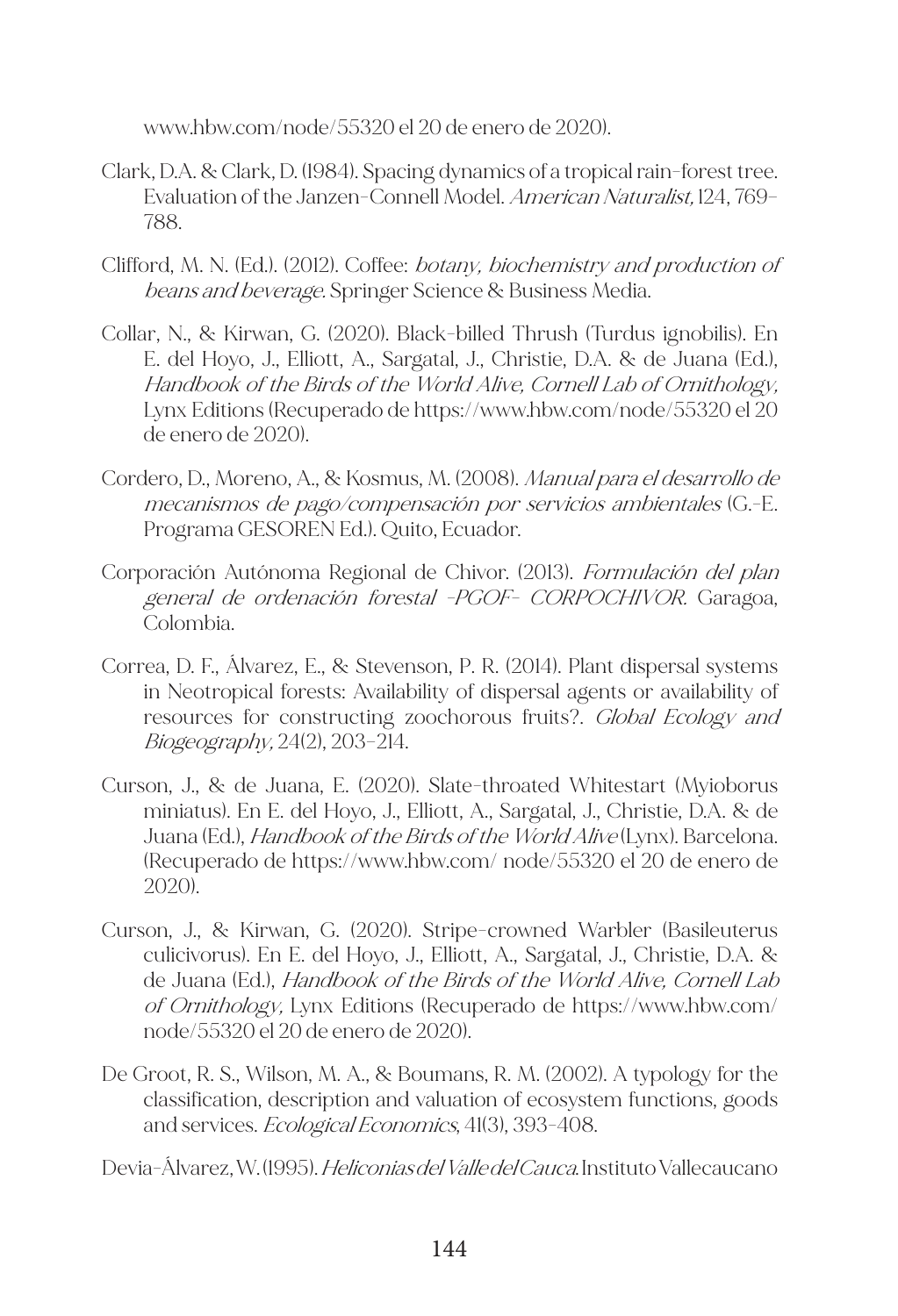de Investigaciones Científicas, Cali, Colombia.

- Diogo, I. J. S., Martins, F. R., Verola, C. F., & da Costa, I. R. (2016). Variation in plant-animal interactions along an elevational gradient of moist forest in a semiarid area of Brazil. Acta Botanica Brasilica, 30(1), 27–34.
- Eusse-González D. y T. Cano-Palacios. (2018). Sembrando plantas para cosechar aves (Recuperado de https://calidris.org.co/ sembrandoplantas-para-cosechar-aves/).
- Farnsworth, A., & Lebbin, D. (2020a). Spot-breasted Woodpecker (Colaptes punctigula). En E. del Hoyo, J., Elliott, A., Sargatal, J., Christie, D.A. & de Juana (Ed.), Handbook of the Birds of the World Alive, Cornell Lab of Ornithology, Lynx Editions (Recuperado de https://www. hbw.com/ node/55320 el 20 de enero de 2020).
- Farnsworth, A., & Lebbin, D. (2020b). Black Phoebe (Sayornis nigricans). En E. del Hoyo, J., Elliott, A., Sargatal, J., Christie, D.A. & de Juana (Ed.), Handbook of the Birds of the World Alive, Cornell Lab of Ornithology, Lynx Editions (Recuperado de https:/ /www.hbw.com/node/55320 el 20 de enero de 2020).
- Federación Nacional de Cafeteros de Colombia. (2020). Tabla precio interno de referencia para la compra de café pergamino seco por carga de 125 kg. (Recuperado de: https:// federaciondecafeteros .org/static/files/ precio\_cafe .pdf).
- Fernández-Alonso, J. L. (2009). Flora de Santa María (Boyacá). Guía de campo de los géneros de Angiospermas. Miniguías de Campo del Instituto de Ciencias Naturales No. 7. Instituto de Ciencias Naturales, Universidad Nacional de Colombia.
- Food and Agriculture Organization of the United Nations. (2020). Servicios culturales. FAO. (Recuperado de http://www.fao.org/ ecosystemservices-iodiversity/background/culturalservices/es/ el 8 de mayo de 2020).
- Fonseca, L., & Saldarriaga, A. (1992). Arquitectura popular en Colombia. Herencias y tradiciones. Altamir Ediciones, Bogotá, Colombia.
- Fraga, R. (2020). Yellow-backed Oriole (Icterus chrysater). En E. del Hoyo, J., Elliott, A., Sargatal, J., Christie, D.A. & de Juana (Ed.), *Handbook of* the Birds of the World Alive, Cornell Lab of Ornithology, Lynx Editions (Recuperado de https://www.hbw .com/node/55320 el 20 de enero de 2020).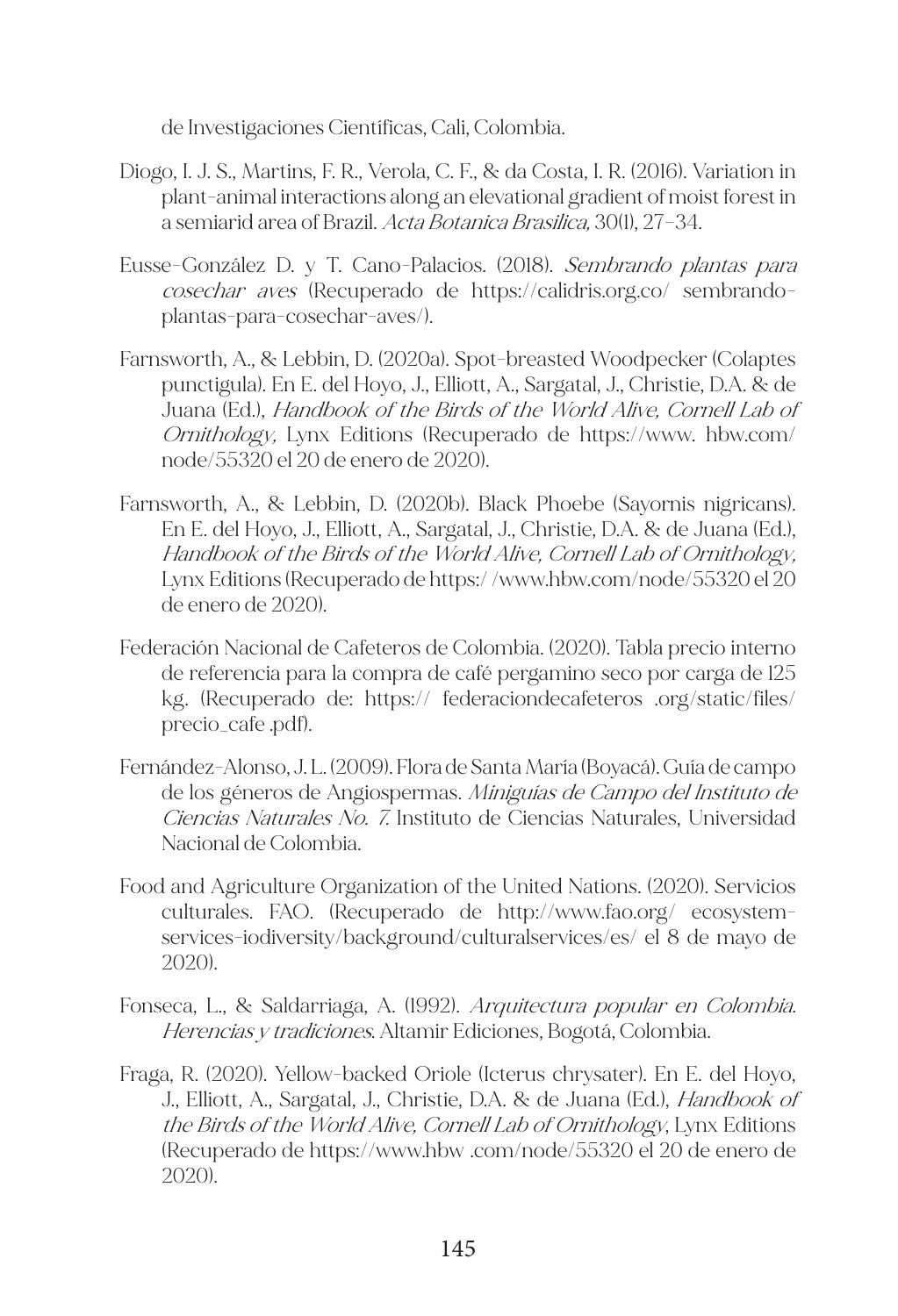- Franco, R. (2017). Composiciones Landsat en ARCGIS. Guía Básica. Bogotá, Colombia.
- Frick, J.P & Fragalde, M. (2014). El rol del mapeo participativo en la gestión urbana de los barrios. Tiempo y Espacio, 33, 9-29.
- Fuentes Acevedo, J. A. (2019). Magia emplumada de Tópaga: una estrategia pedagógica para el reconocimiento y valoración de las aves. Departamento de Biología, Universidad Pedagógica Nacional, Bogotá, Colombia.
- Garbach, K., Milder, J., Montenegro, M., Karp, D., & DeClerck, F. (2014). Biodiversity and ecosystem services in agroecosystems. Encyclopedia of agriculture and food systems, 2, 21-40.
- Gillott, C. (2005). Insects and Humans. En Gillott, C. (Ed). *Entomology* (pp. 725-776). Springer Science & Business Media.
- Goulet, H., & Huber, J. T. (1993). Hymenoptera of the world: an identification guide to families. Agriculture Canada, Ottawa, Canadá.
- Gullan, P., & Cranston, P. (2010). The insects and outline of entomology. Wiley-Blackwell, 4th ed.
- Gutiérrez-García, L. E., & Bonilla-Sánchez, N. J. (2019). Evaluación del potencial para el aviturismo del municipio de Santa María (Boyacá). Universidad Distrital Francisco José de Caldas, Bogotá, Colombia.
- Hilty, S. (2001). Euphonia laniirostris. Princeton: Univ. Press, 289.
- Hilty, S. (2020). Blue-grey Tanager (*Tangara episcopus*). En E. del Hoyo, J., Elliott, A., Sargatal, J., Christie, D.A. & de Juana (Ed.), *Handbook of the* Birds of the World Alive, Cornell Lab of Ornithology, Lynx Editions (Recuperado de https://www.hbw .com/node/55320 el 20 de enero de 2020).
- Hilty, S. L. & Brown, W. L. (2001). Guía de las Aves de Colombia. American Bird Conservancy, Imprelibros SA.
- Hirt, I. (2012). Mapping Dreams/Dreaming Maps: Bridging Indigenous and Western Geographical Knowledge. Cartographica, 47(2), 105-120.
- Hoehn, P., Tscharntke, T., Tylianakis, J. M., & Steffan-Dewenter, I. (2008). Functional group diversity of bee pollinators increases crop yield. Proceedings of the Royal Society B: Biological Sciences, 275(1648), 2283-2291.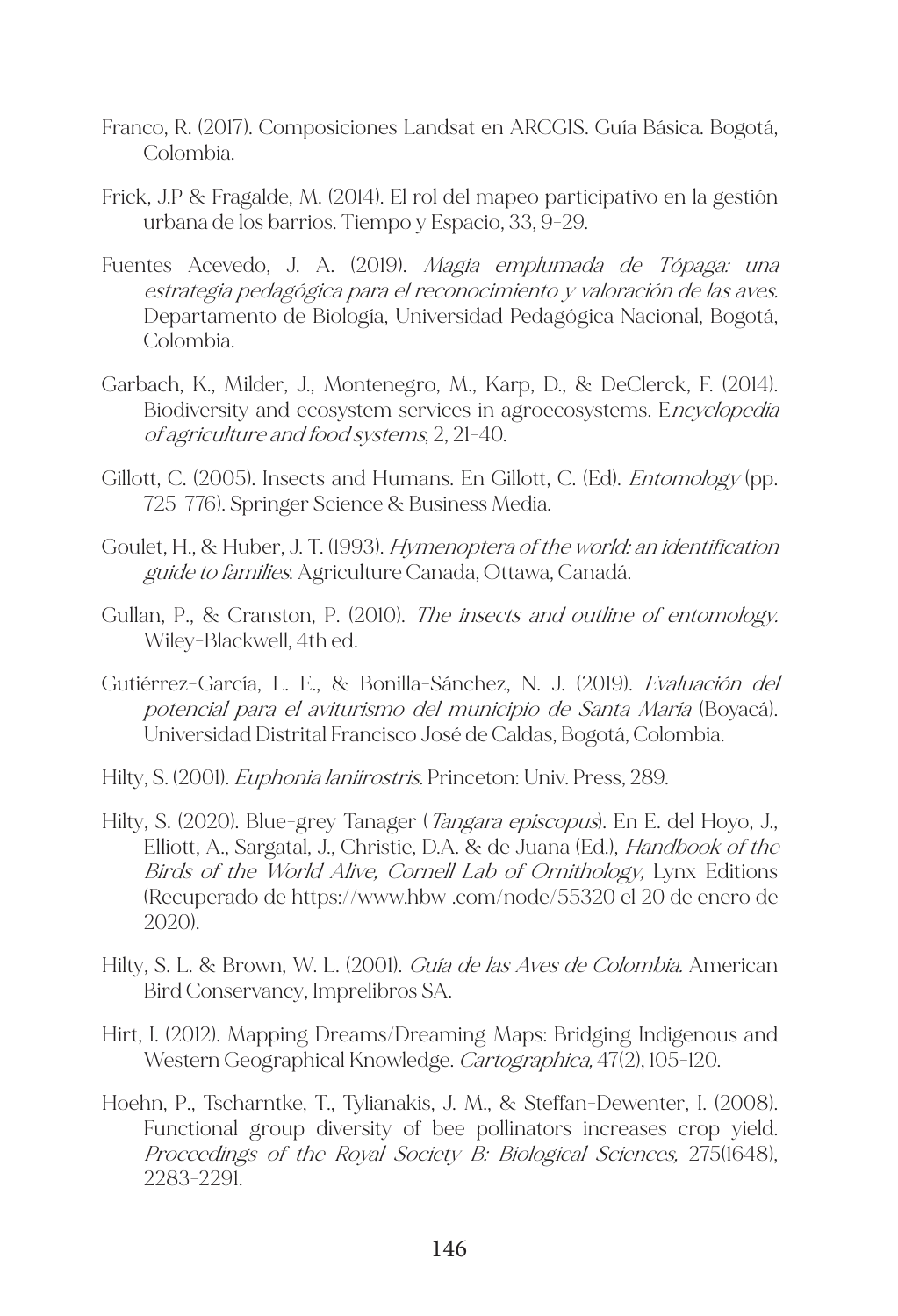- Holbrook, K. M., Smith, T. B., & Hardesty, B. D. (2002). Implications of long‐ distance movements of frugivorous rain forest hornbills. *Ecography*, 25(6), 745-749.
- Hooper, D., Chapin III, F. S., Ewel, J. J., Hector, A., Inchausti, P., Lavorel, S., … Wardle, D. (2005). Effects of Biodiversity on Ecosystem Functioning: A Consensus of Current Knowledge. Ecological Monographs, 75, 3–35.
- Hosner, P. (2020). Mountain Elaenia (Elaenia frantzii). En E. del Hoyo, J., Elliott, A., Sargatal, J., Christie, D.A. & de Juana (Ed.), Handbook of the Birds of the World Alive, Cornell Lab of Ornithology, Lynx Editions (Recuperado de https://www. hbw.com/node/55320 el 20 de enero de 2020).
- Hovardas, T., & Poirazidis, K. (2006). Evaluation of the environmentalist dimension of ecotourism at the Dadia Forest Reserve (Greece). Environmental Management, 38(5), 810-822.
- Howe, H. F., & Westley, L. C. (1998). *Ecological relationships of plants and* animals. Oxford University Press, NY, EE.UU.
- Ibarra, J. T. & Pizarro, J. C. (2006). Hacia una etno–ornitología interdisciplinaria, intercultural e intergeneracional para la conservación biocultural. Revista Chilena de Ornitología, 22(1), 1-6.
- Jocqué, R., & Dippenaar-Schoeman, A. (2007). Spiders families of the world. Musée Royal de L'Afrique Centrale. ARC-PPRI.
- Karp, D. S., Mendenhall, C. D., Sandí, R. F., Chaumont, N., Ehrlich, P. R., Hadly, E. A., & Daily, G. C. (2013). Forest bolsters bird abundance, pest control and coffee yield. Ecology Letters, 16(11), 1339-1347.
- Kellermann, J. L., Johnson, M. D., Stercho, A. M., & Hackett, S. C. (2008). Ecological and economic services provided by birds on Jamaican Blue Mountain coffee farms. Conservation Biology, 22(5), 1177-1185.
- Klatt, B. K., Holzschuh, A., Westphal, C., Clough, Y., Smit, I., Pawelzik, E., & Tscharntke, T. (2013). Bee pollination improves crop quality, shelf life and commercial value. Proceedings of the Royal Society B: Biological Sciences. 281(1775), 20132440.
- Laterra, P., Jobbágy, E. G., & Paruelo, J. M. (2011). Valoración de servicios ecosistémicos. Conceptos, herramientas y aplicaciones para el ordenamiento territorial. Ediciones INTA, Buenos Aires, Argentina.
- Laverde, Ó., & Gómez, F. (2016). *Las aves de Santa María (Boyacá, Colombia).* Universidad Nacional de Colombia, Bogotá, Colombia.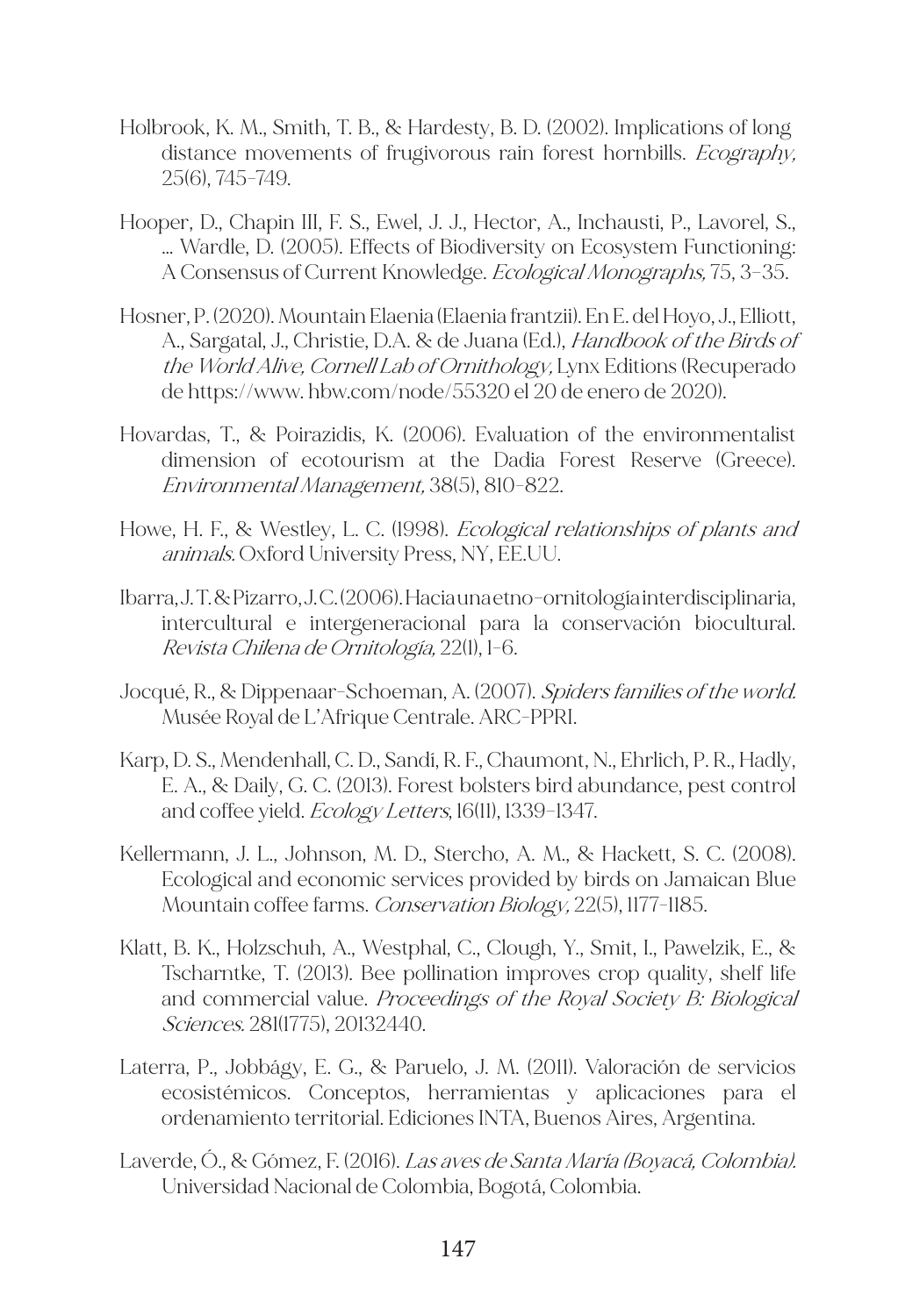- Levin, S. A., Muller-Landau, H. C., Nathan, R., & Chave, J. (2003). The Ecology and Evolution of Seed Dispersal: A Theoretical Perspective. Annual Review of Ecology, *Evolution, and Systematics*, 34, 575-604.
- Leyequien, E., & Toledo, V. (2009). Floras y aves de cafetales: Ensambles de biodiversidad en paisajes humanizados. *Biodiversitas*, 83, 7-10.
- Linares, É. L., & Moreno-Mosquera, E. A. (2010). Morphology of Crecopia (Crecopiaceae) fruitlets of the Colombian pacific and its taxonomic value in the bats diets study. *Caldasia*, 32(2), 275-287.
- Luck, G. W., Harrington, R., Harrison, P. A., Kremen, C., Berry, P. M., Bugter, R., . . . Feld, C. K. (2009). Quantifying the contribution of organisms to the provision of ecosystem services. *Bioscience*, 59(3), 223-235.
- Luteyn, J. L. (1987). New species and notes on neotropical Ericaceae. Opera Botanica, 92, 109-130.
- Luteyn, J. L., & Wilbur, R. L. (2005). Flora Costaricensis: Family# 172 Ericaceae. Fieldiana Botany, 2005(45), 1-104.
- Mallinger, R. E., & Gratton, C. (2015). Species richness of wild bees, but not the use of managed honeybees, increases fruit set of a pollinator dependent crop. Journal of Applied Ecology, 52(2), 323-330.
- Mangalasseri, S. & Nair, S. S. (2014) ¿El turismo como solución a la crisis agraria? Las complejidades de las opciones de medios de vida locales en Kerala, India. Aumentar la sensación de urgencia: Reflexiones sobre turismo y cambio climático, 16, 35-37.
- Maruyama, P. K., Alves-Silva, E., & Melo, C. (2007). Oferta qualitativa e quantitativa de frutos em espécies ornitocóricas do gênero Miconia (Melastomataceae). Revista Brasileira de Biociências, 5(1), 672–674.
- Mendoza, I., Peres, C. A., & Morellato, L. P. C. (2017). Continental-scale patterns and climatic drivers of fruiting phenology: A quantitative Neotropical review. *Global and Planetary Change*, 148, 227-241.
- Milligan, M. C., Johnson, M. D., Garfinkel, M., Smith, C. J., & Njoroge, P. (2016). Quantifying pest control services by birds and ants in Kenyan coffee farms. Biological Conservation, 194, 58-65.
- Montes, R. A., San-José, J., & Aymard, G. A. (2013). Flora y vegetación características de la altiplanicie de Mesa y planicie eólica del Parque Nacional Aguaro-Guariquito, Estado Guárico, Venezuela. *Caldasia* 35(2), 219-240.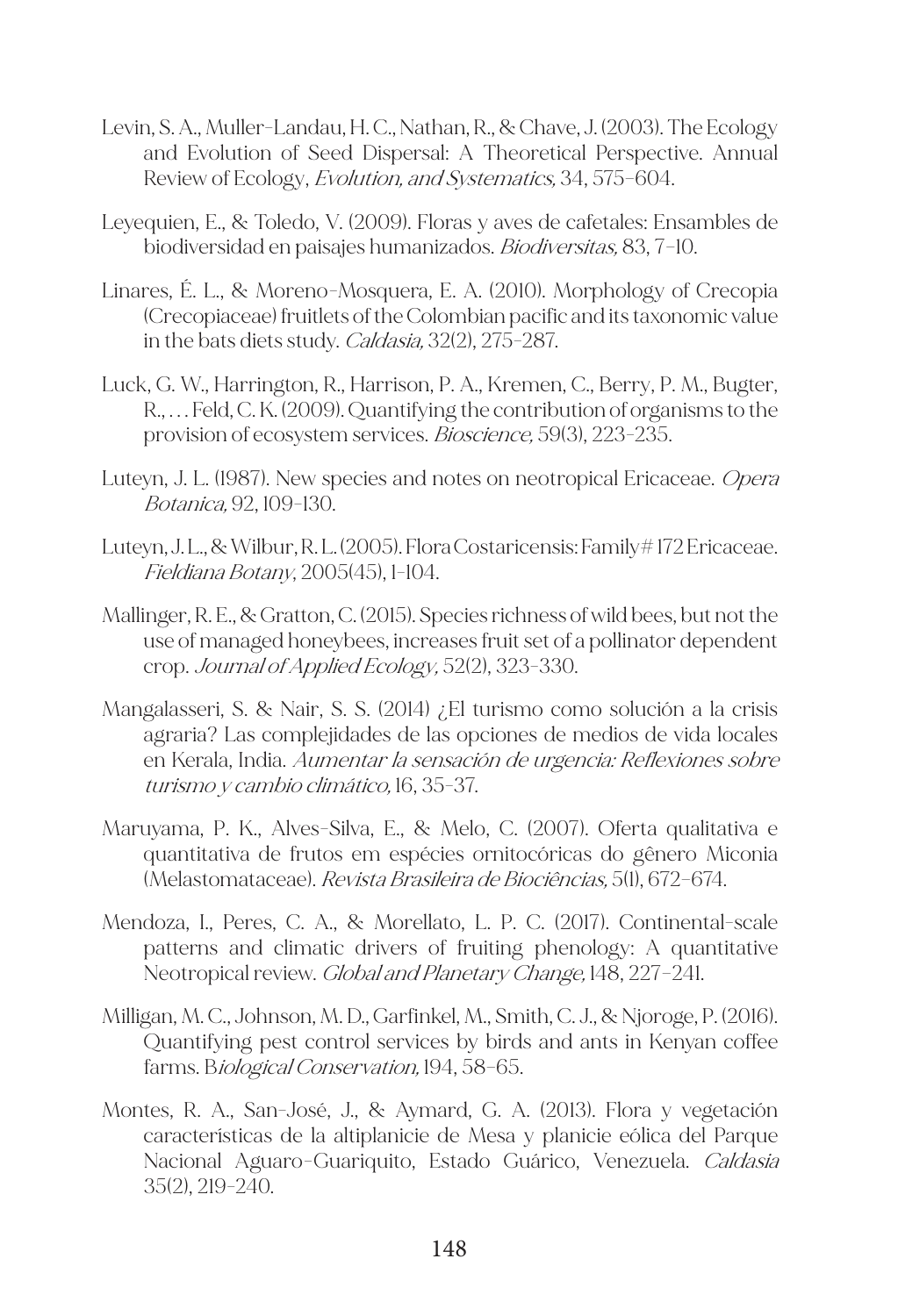- Moreno-Sánchez, R. E. & Maldonado, J. H. (2011) Enfoques alternativos en la valoración de ecosistemas: explorando la participación de los usuarios locales. Ambiente y Desarrollo, 15(29), 11-42.
- Nathan, R., & Muller-landau, H. C. (2000). Spatial patterns of seed dispersal, their determinants and consequences for recruitment. Trends in Ecology and Evolution, 15(7), 278–285.
- Navarro, L. Guitián, P. Ayensa, G. (2008). Pollination ecology of Disterigma sterophyllum (Ericaceae) in south-western Colombia. Plant Biology, 10(4), 59–65.
- Ocampo-López, O. L., & Alvarez-Herrera, L. M. (2017). Tendencia de la producción y el consumo del café en Colombia. Apuntes del CENES, 36(64), 139-165.
- Pacheco-Riaño, L. C. (2013). Las comunidades de aves, sus grupos funcionales y servicios ecosistémicos en un paisaje cafetero colombiano (Tesis de pregrado). Pontificia Universidad Javeriana. Bogotá, Colombia.
- Parada-Quintero, M., Alarcón-Jiménez, D., y Rosero-Lasprilla, L. (2012). Fenología de la floración de especies ornitófilas de estratos bajos en dos hábitats altoandinos del Parque Natural Municipal Ranchería (Paipa-Boyacá-Colombia). Caldasia, 34(1), 139–154.
- Peña-Cañón, E. R., Rojas-Sánchez, A., Triana-Balaguera, E. A., & Daza-Criado, L. A. (2012). Registro de actividad frugivora de aves en Miconia sp. (Melastomataceae) en el borde de bosque secundario en el Parque Nacional Natural Serranía de los Yariguíes (Santander-Colombia). Revista Semilleros de Investigación, No.3, 49-58.
- Peñuela-Diaz, G., Calonge-Camargo, B., & Aristizabal, H. (2016). Aves y mamíferos presentes en el distrito regional de manejo integrado Cuchillas Negra y Guanaque. Ecopetrol, Bogotá, Colombia.
- Perfecto, I., Rice, R. A., Greenberg, R & Van der Voort, M. E. (1996). Shade coffee: a disappearing refuge for biodiversity: shade coffee plantations can contain as much biodiversity as forest habitats. BioScience, 46(8), 598-608.
- Perfecto, I., Vandermeer, J. H., Bautista, G. L., Nuñez, G. I., Greenberg, R., Bichier, P., & Langridge, S. (2004). Greater predation in shaded coffee farms: the role of resident neotropical birds. *Ecology*, 85(10), 2677-2681.
- Ponce, A. M., Grilli, G., & Galetto, L. (2012). Frugivoría y remoción de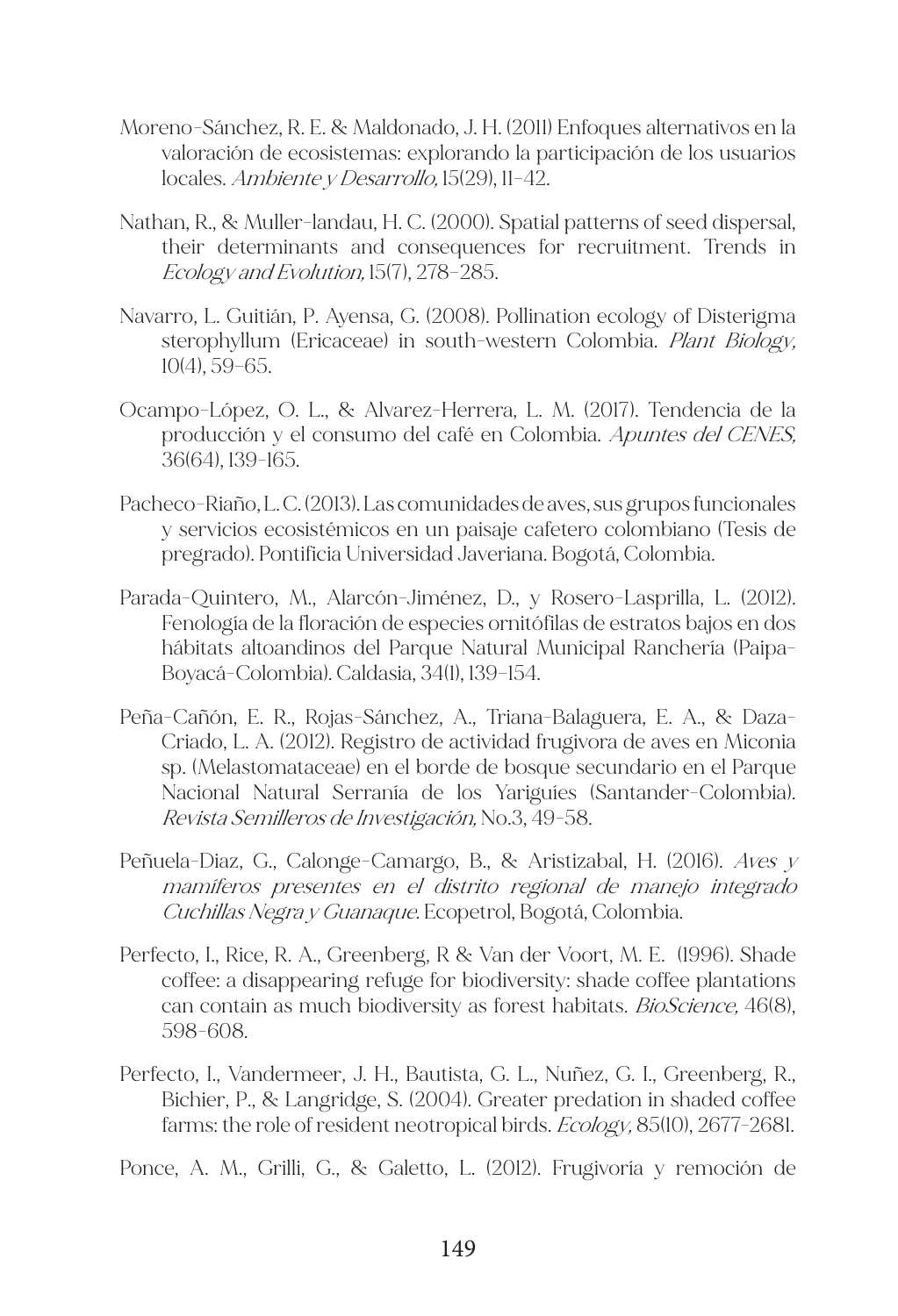frutos ornitócoros en fragmentos del bosque chaqueño de Córdoba (Argentina). *Bosque*, 33(1), 33-41.

- QGIS Development Team (2002-2019). QGIS Geographic Information System. Open Source Geospatial Foundation Project, http://qgis.osgeo. org.
- Quijas, S., Schmid, B., & Balvanera, P. (2010). Plant diversity enhances provision of ecosystem services: a new synthesis. *Basic and Applied* Ecology, 11(7), 582-593.
- Reile, J. F., Poveda, C. (2019). Tachyphonus rufus, Aves del Ecuador. Museo de Zoología, Pontificia Universidad Católica Del Ecuador, Quito, Ecuador.
- Renjifo, L. M., Amaya-Villarreal, A. M., Burbano-Girón, J., Velásquez-Tibatá, J. (2016). Libro rojo de aves de Colombia, Volumen II: Ecosistemas abiertos, secos, insulares, acuáticos continentales, marinos, tierras altas del Darién y Sierra Nevada de Santa Marta y bosques húmedos del centro, norte y oriente del país. Editorial Pontificia Universidad Javeriana - Instituto Alexander von Humboldt. Bogotá, Colombia
- Salinas, N. R., Clavijo, L., & Betancur, J. (2007). Una nueva especie de Costus (Costaceae) de la Amazonia Colombiana. Caldasia, 29(2), 195-201.
- Sánchez-Sánchez, H., Manjarrez, J., Domínguez-Tejada, C. A., & Morquecho-Contreras, A. (2015). Individual variance in the attributes of Clusia salvinii Donn. Smith associated with the attraction of frugivores in the dispersal of fruits and seeds. Revista Chapingo. Serie Ciencias Forestales y del Ambiente, 21(3), 307-316.
- Schatz, G. E., Andriambololonera, S., Lowry II, P. P., Phillipson, P. B., Rabarimanarivo, M., Raharilala, J. I., Rajaonary, F. A., . . . & Ravololomanana, N. (2019). Catalogue of the Plants of Madagascar. «Citrus aurantifolia» (recuperado de http:// www.mobot.org/phillipson/catalogue/catalogue. htm el 21 de enero de 2020).
- Seifert, R. P., & Barrera, R. (1981). Cohort studies on mosquito (Diptera: Culicidae) larvae living in the water filled floral bracts of *Heliconia aurea* (Zingiberales: Musaceae). Ecological Entomology, 6(2), 191-197.
- Sekercioglu, Ç. H., Wenny, D. G., & Whelan, C. J. (2016). Why birds matter: Avian ecological function and ecosystem services. University of Chicago Press, EE.UU.

Sermeño-Chicas, J., Pérez, D., Serrano-Cervantes, L., Parada-Jaco, M.,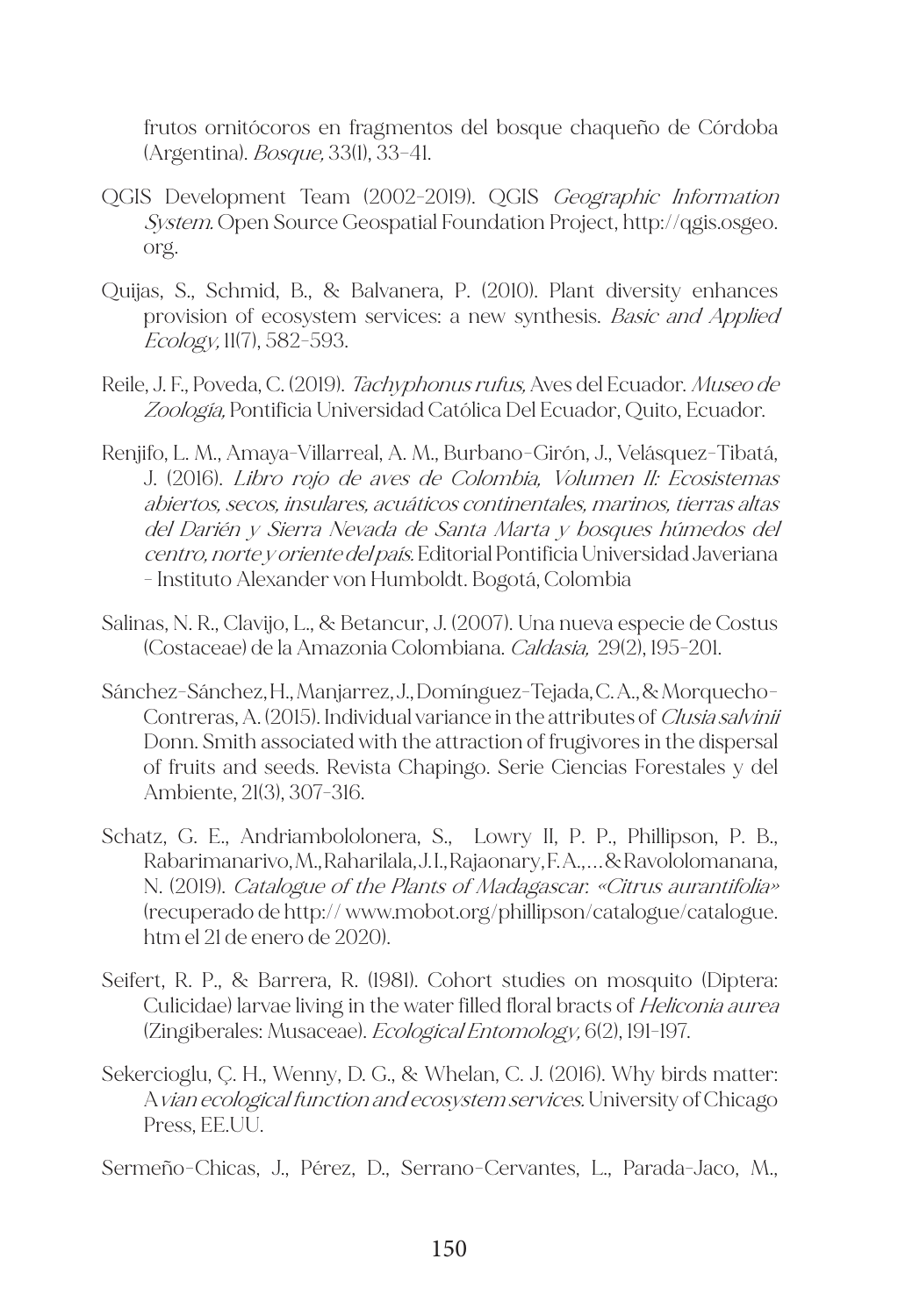Joyce, A., Maldona-Santos, E., & Alvanes-Leiva, Y. (2019). Diversidad de artrópodos y sus enemigos naturales asociados al café (Coffea arabica L.) en El Salvador. Universidad de El salvador.

- Stiles, F. G., & Rosselli, L. (1993). Consumption of fruits of the Melastomataceae by birds: how diffuse is coevolution? Vegetatio, 107–108(1), 57–73.
- Tang, J., Körner, C., Muraoka, H., Piao, S., Shen, M., Thackeray, S. J., & Yang, X. (2016). Emerging opportunities and challenges in phenology: A review. Ecosphere, 7(8), 1–17.
- Thompson, R. M., Brose, U., Dunne, J. A., Hall, R. O., Hladyz, S., Kitching, R. L., … Tylianakis, J. M. (2012). Food webs: Reconciling the structure and function of biodiversity. Trends in Ecology and Evolution, 27(12), 689-697.
- Universidad EIA. (2014). *Lafoensia acuminata*. Catálogo virtual de flora del Valle de Aburrá. (Recuperado de https://catalogoflora valleaburra.eia. edu.co/species/50 el 25 de mayo del 2020).
- U.S. Geological Survey. (2019). *EarthExplorer*, USGS (Recuperado de https:// earthexplorer.usgs.gov/ el 30 de marzo de 2020).
- Vallilo, M. I. (2007). Caracterizaçãco química e valor nutricional dos frutos de Byrsonima myricifolia Griseb (Malpighiaceae) – alimento de aves silvestres. Revista Del Instituto Forestal de São Paulo, 19(1), 39-45.
- Verçoza, F. C., Dias, A. R., & Missagia, C. C. C. (2012). Ecologia da polinização e potenciais dispersores da "marianeira"-Acnistus arborescens (L.) Schltdl.(Solanaceae) em área de Floresta Atlântica do Rio de Janeiro. Natureza on Line, 10(2), 59–64.
- Wallace, K. J. (2007). Classification of ecosystem services: problems and solutions. *Biological Conservation*, 139(3-4), 235-246.
- Watson, G. P. L. (2010). Multiple acts of birding: The education, ethics and ontology of bird watching in Ontario (Tesis doctoral), York University, EE.UU.
- Whelan, C. J., Şekercioğlu, Ç. H., & Wenny, D. G. (2015). Why birds matter: from economic ornithology to ecosystem services. Journal of Ornithology, 156(1), 227–238.
- Whelan, C. J., Wenny, D. G., & Marquis, R. J. (2008). Ecosystem services provided by birds. Annals of the New York Academy of Sciences, 1134(1), 25-60.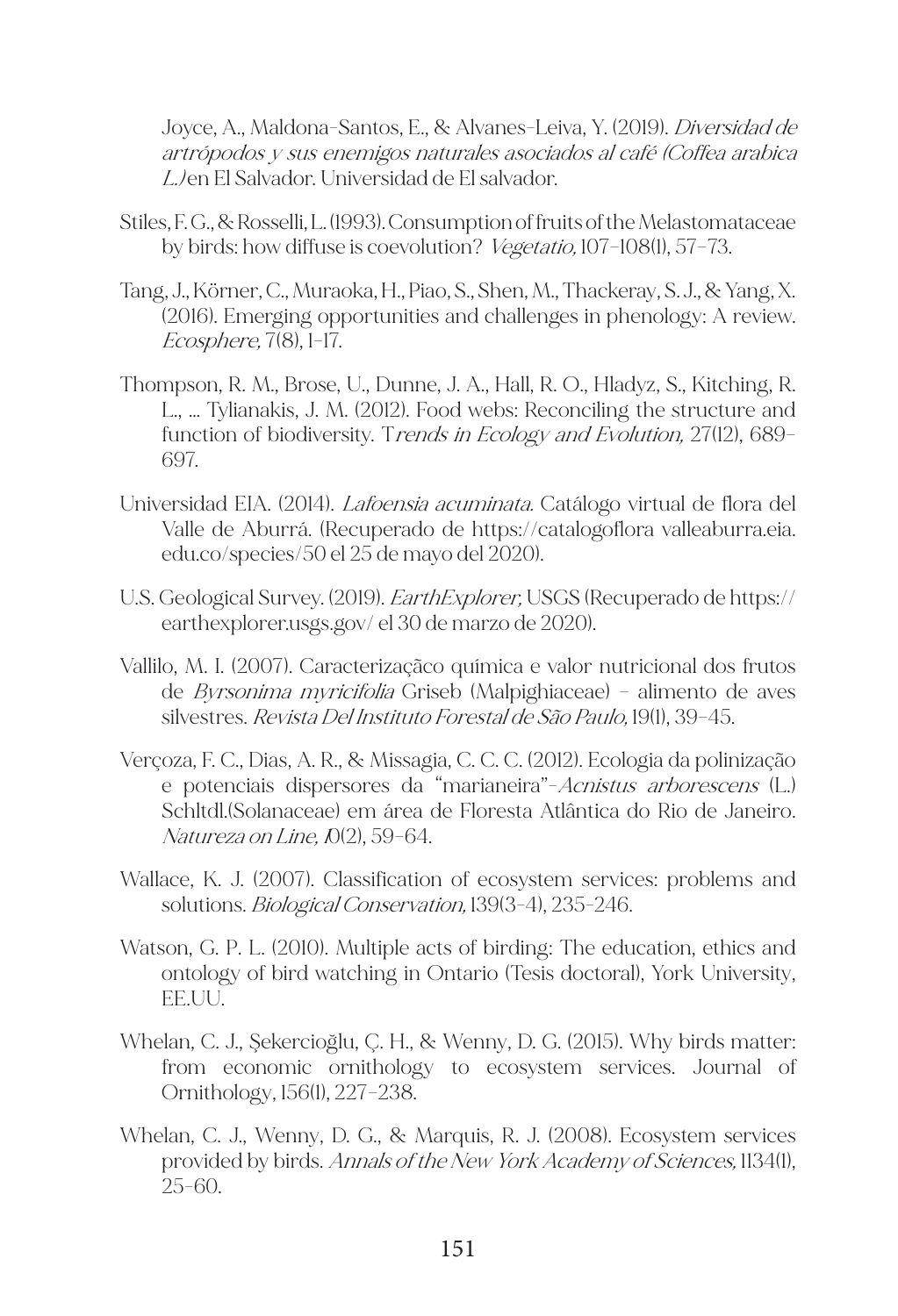- Willson, M. F., & Whelan, C. J. (1990). The evolution of fruit color in fleshyfruited plants. *American Naturalist*, 136(6), 790-809.
- Wilman, H., Belmaker, J., Simpson, J., De La Rosa, C., Rivadeneira, M. M., & Jetz, W. (2014). EltonTraits 1.0: Species level foraging attributes of the world's birds and mammals: Ecological Archives E095 178. Ecology, 95(7), 2027-2027.
- Winkler, H., Christie, D. ., & Bonan, A. (2020). Crimson-mantled Woodpecker (Colaptes rivolii). En E. del Hoyo, J., Elliott, A., Sargatal, J., Christie, D.A. & de Juana (Ed.), Handbook of the Birds of the World Alive, Cornell Lab of Ornithology, Lynx Editions (Recuperado de https://www.hbw.com/ node/55320 el 20 de enero de 2020).
- Wolff, M. (2006). Insectos de Colombia: Guía básica de familias. Universidad de Antioquia, Medellín, Colombia.